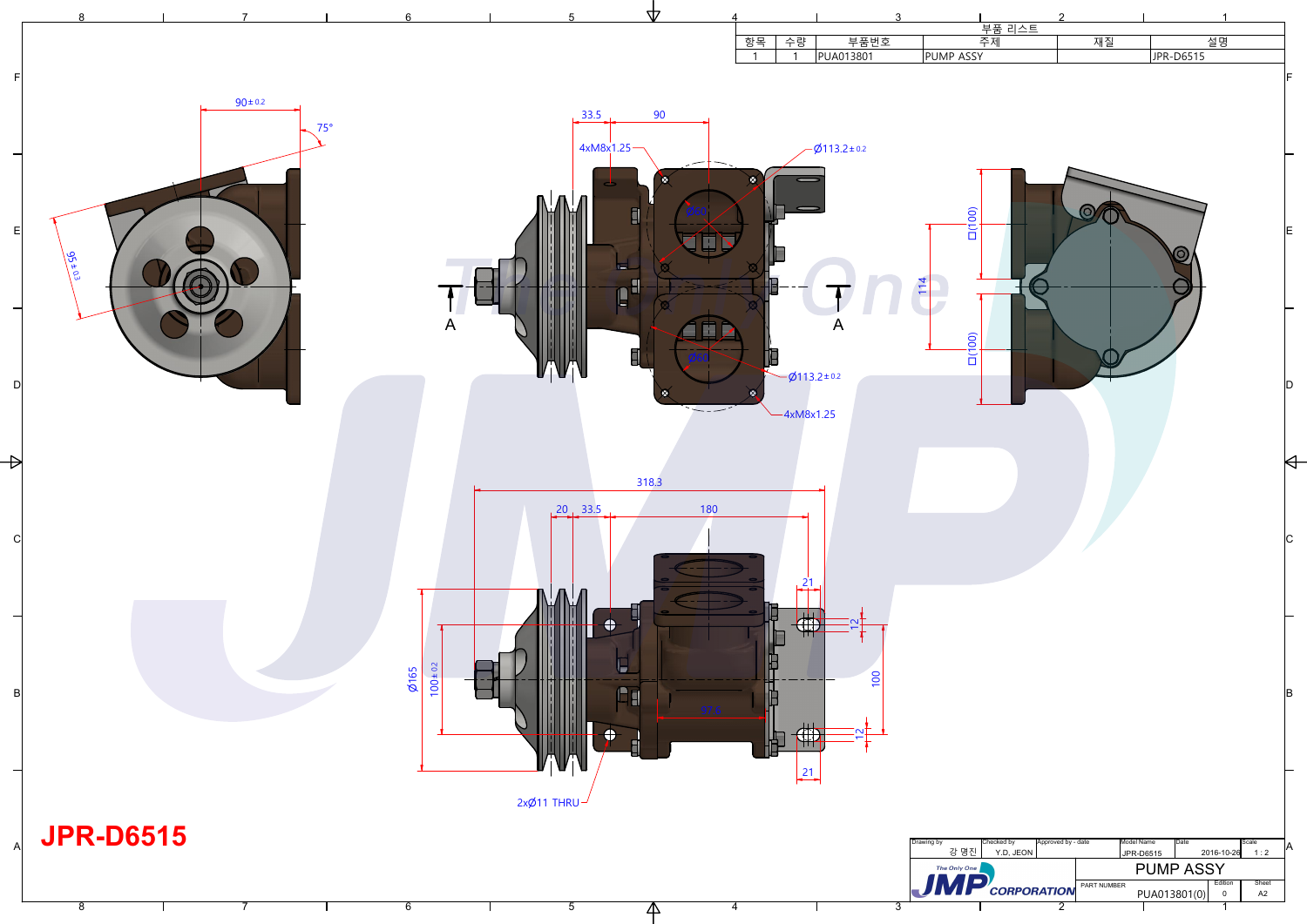품 번 품 명 JPR-D6515

## A: MAJOR KIT B: MINOR KIT C: CAM SET D: M-SEAL SET E: IMPELLER KIT PUA013801

|                |                |                    |                        | A            | $\overline{B}$ | $\mathsf{C}$             | $\overline{D}$            | E           |
|----------------|----------------|--------------------|------------------------|--------------|----------------|--------------------------|---------------------------|-------------|
| No.            | QTY            | <b>PART NUMBER</b> | PART NAME              | (JSK0132)    | (JSM0132)      |                          | (CAMSET0032) (MCSSET0004) | (JIKJMP049) |
| $\mathbf{1}$   |                | <b>BER0006</b>     | <b>BEARING</b>         | Χ            |                |                          |                           |             |
| $\overline{c}$ | 1              | <b>BER0060</b>     | <b>BEARING</b>         | X            |                |                          |                           |             |
| 3              | 4              | <b>BOL0006</b>     | <b>HEX BOLT</b>        | X            | X              |                          |                           |             |
| $\overline{4}$ | $\overline{4}$ | <b>BOL0009</b>     | <b>HEX BOLT</b>        | X            |                |                          |                           |             |
| 5              | 10             | <b>BOL0036</b>     | SPRING WASHER          | X(8)         | X(4)           |                          |                           |             |
| 6              | 1              | <b>BOL0160</b>     | <b>NUT</b>             | X            |                |                          |                           |             |
| $\overline{7}$ |                | <b>BOL0161</b>     | SPRING WASHER          | X            |                | $\overline{\phantom{a}}$ |                           |             |
| 8              | $\overline{2}$ | <b>BOL0183</b>     | <b>HEX WRENCH BOLT</b> |              | $\sim$         | $\mathcal{L}$            |                           |             |
| 9              |                | <b>BRK0007</b>     | <b>BRACKET</b>         |              |                |                          |                           |             |
| 10             | 1              | CAM0032            | CAM                    | X            | $\chi$         | X                        |                           |             |
| 11             |                | COV0056            | COVER                  | X            | X              |                          |                           |             |
| 12             |                | 8359-01            | <b>RUBBER IMPELLER</b> | X            | X              |                          |                           | X           |
| 13             |                | <b>KEY0015</b>     | KEY                    | X            |                |                          |                           |             |
| 14             |                | <b>MCS0005</b>     | CARBON                 | X            | X              |                          | X                         |             |
| 15             |                | <b>MCS0009</b>     | <b>CERAMIC</b>         | $\times$     | X              |                          | $\boldsymbol{\mathsf{X}}$ |             |
| 16             |                | ORG0043            | QUAD-RING              | $\mathsf X$  | X              | X                        |                           | $\mathsf X$ |
| 17             |                | <b>ORG0077</b>     | O-RING                 | X            |                |                          |                           |             |
| 18             |                | PBC023101          | PUMP CASING / BER      |              |                |                          |                           |             |
| 19             |                | PBC023201          | PUMP CASING / IMP      |              |                |                          |                           |             |
| 20             |                | <b>PIN0007</b>     | <b>PIN</b>             |              |                |                          |                           |             |
| 21             |                | <b>PUL0038</b>     | PULLEY                 |              |                |                          |                           |             |
| 22             |                | <b>RET0008</b>     | <b>RETAINER</b>        | $\mathsf{X}$ |                |                          |                           |             |
| 23             |                | RET0010            | <b>RETAINER</b>        | $\mathsf X$  |                |                          |                           |             |
| 24             |                | SHA0132            | <b>SHAFT</b>           | $\mathsf{X}$ |                |                          |                           |             |
| 25             | 1              | SLI0003            | <b>SLINGER</b>         | $\mathsf{X}$ |                |                          |                           |             |
| 26             |                | SNP0008            | SNAP-RING              | $\mathsf X$  | X              |                          |                           |             |
| 27             |                | SNP0013            | SNAP-RING              | $\mathsf{X}$ |                |                          |                           |             |
| 28             |                | <b>WER0020</b>     | <b>WEAR PLATE</b>      | X            | $\times$       |                          |                           |             |